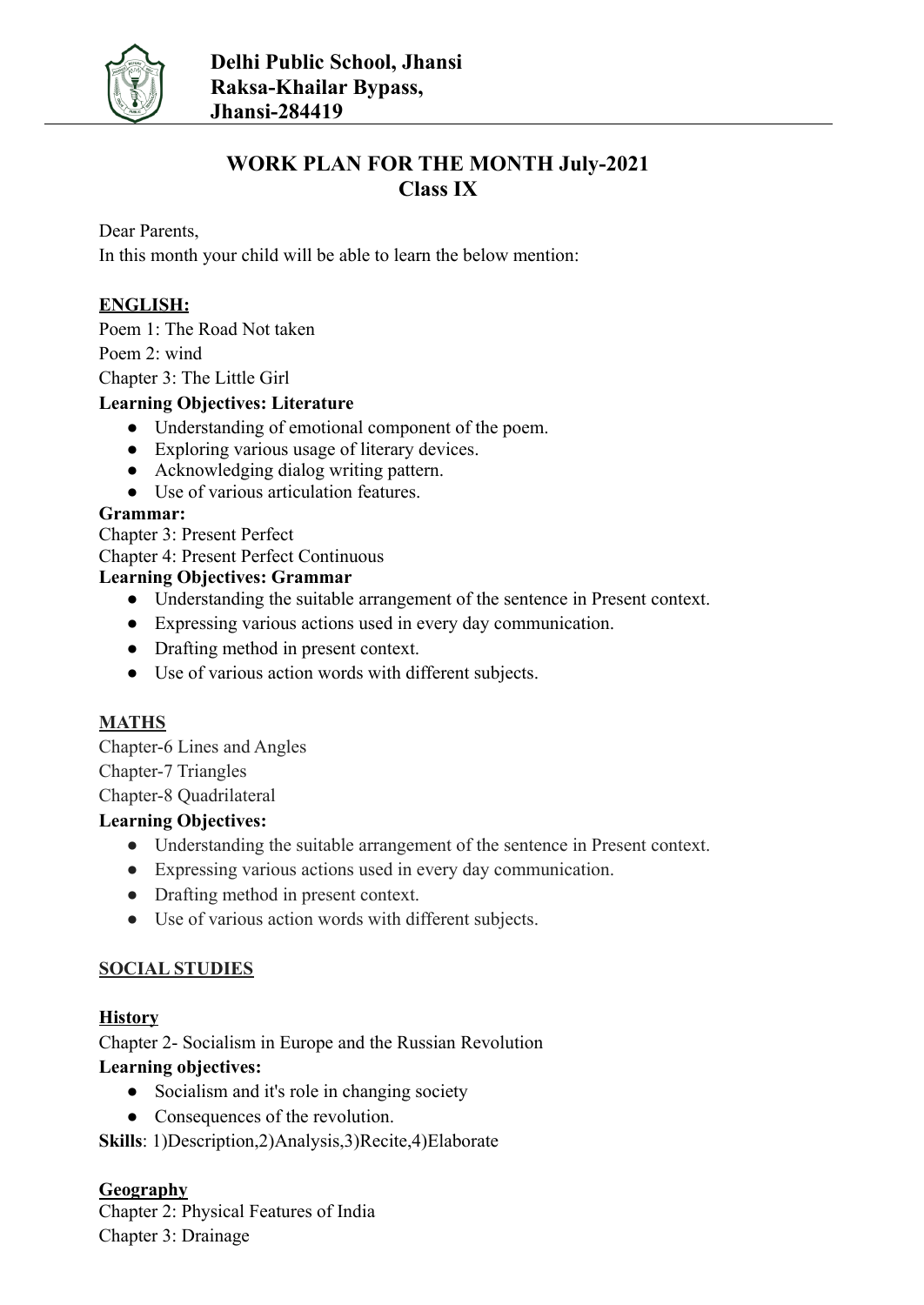### **Learning objectives:**

- Understanding the suitable arrangement of the sentence in Present context.
- Expressing various actions used in every day communication.
- Drafting method in present context.
- Use of various action words with different subjects.

**Skills**:1)Description,2)Awareness,3)Comparison,4)Recitation.

#### **Economics**

Chapter-2 People as resources

#### **Learning Objectives:**

- Understanding the suitable arrangement of the sentence in Present context.
- Expressing various actions used in every day communication.
- Drafting method in present context.
- Use of various action words with different subjects.

**Skills**: 1) Analysing, 2) Discussion, 3) Expressing, 4) Elaboration, 5) Develop the skills to know about unemployment and how to eradicate it from the society.

## **Civics**

Chapter 2 Constitutional Design

#### **Learning Objectives:**

- Understanding the suitable arrangement of the sentence in Present context.
- Expressing various actions used in every day communication.
- Drafting method in present context.
- Use of various action words with different subjects.

#### **Skills:**

1) Expressing, 2) Extrapolating, 3) Relating 4) Analysing, 5) Discussion, 6)To make students aware from the path of constitution and its design and preamble.

## **SCIENCE**

#### **Physics**

Chapter: 09: Force and Laws of Motion Chapter: 10: Gravitation

## **Learning Objectives**:

- Concept of balanced forces and unbalanced forces. Galilio's experiment to study co-relation of unbalanced force with motion / velocity / acceleration of the body and how Newton used this relationship to propound the first law of motion. Concept of Inertia  $\&$  its relationship with mass. Concept of momentum & measurement of force as defined in second law of motion. Third Law of Motion. Law of conservation of momentum.
- Numericals based on Laws of motion  $\&$  conservation of momentum.
- Making sense of Centripetal force and Gravitation. Kepler's laws of planetary motion and how it helped Newton to formulate Law of gravitation, Importance of Newton's Law of Gravitation, Concept of inertial mass and gravitational mass, Difference between mass and weight, Concept of free fall, Value of g at poles and at equator, Feather and Hammer experiment to establish why two unequal masses under free fall (when dropped concurrently from the same height) fall with the same velocity.

#### **Biology**

Chapter-Tissues

## **Learning objectives-**

- Location and function of different type of meristematic tissues (plans).
- Difference between xylem and phloem on the basis of position and function.
- Name of components of xylem and phloem.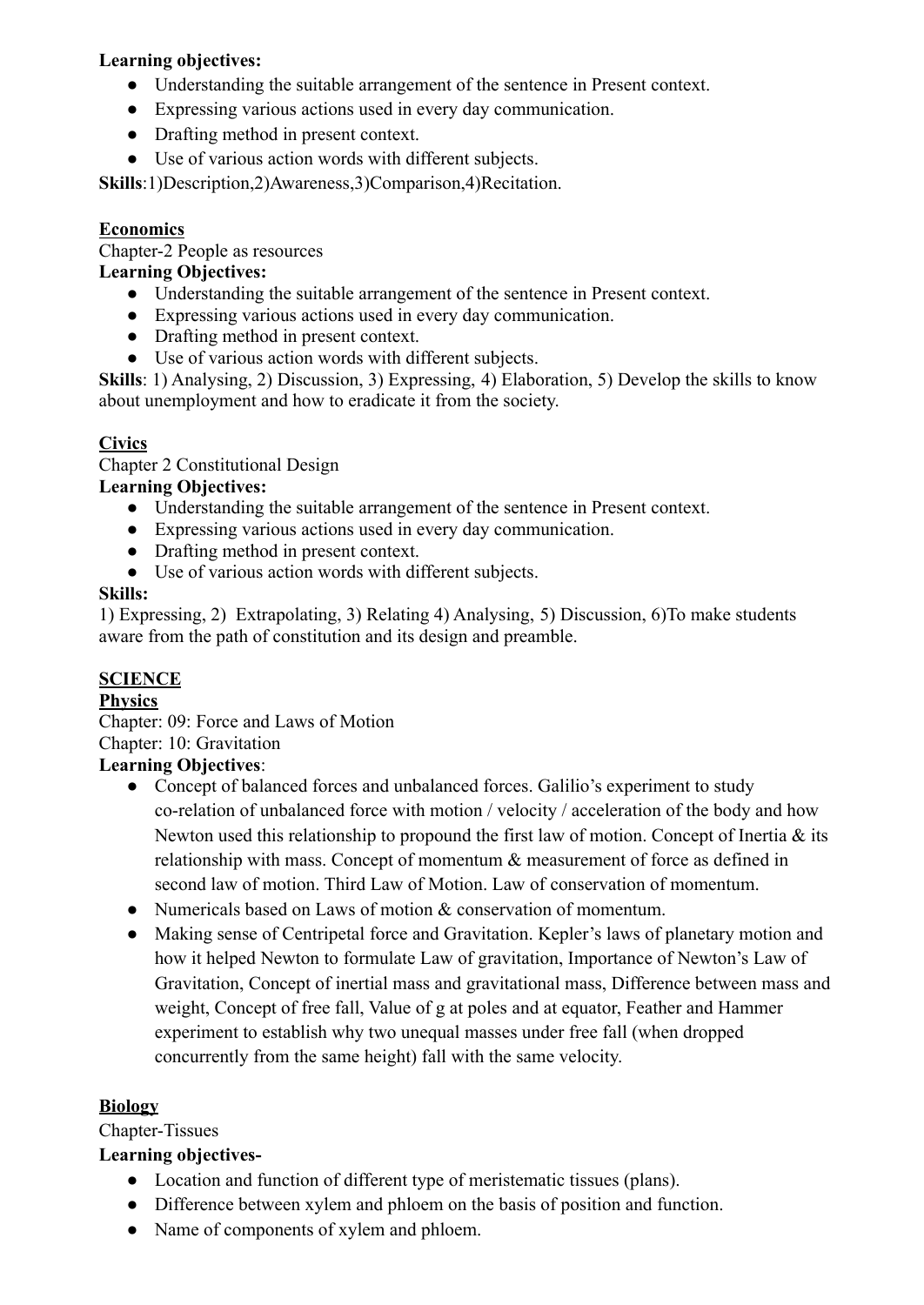- Example of different type of epithelial tissues.
- Difference between bone and cartilage.
- Difference between voluntary, involuntary and cardiac muscles.
- Diagrammatic structure of neuron.

#### **Chemistry**

Chapter 3: Atoms and Molecule

**Learning objectives**:

- Students will revise the concept of atoms and molecules.
- Law of chemical combination.
- Molecular mass and Mole concept

#### **HINDI**

क्षितिज - (गद्य) पाठ 2 - लहासा की ओर

कृतिका - पाठ 2 - मेरे संग की औरतें

व्याकरण - अलंकार की परिभाषा तथा भेद

#### व्यवहारिक ज्ञान-

- व्याकरण ज्ञान मेंवद्ृधि करना
- स्त्री शिक्षा एवंस्त्रियों केअधिकारों केप्रति जागरूक करना

#### **COMPUTER**

Chapter 2: Hardware Chapter 8: Word Processing Tools **Learning Objectives**

- **●** What is Hardware?
- Types of hardware.
- Features of word processing tools
- Tools of word processer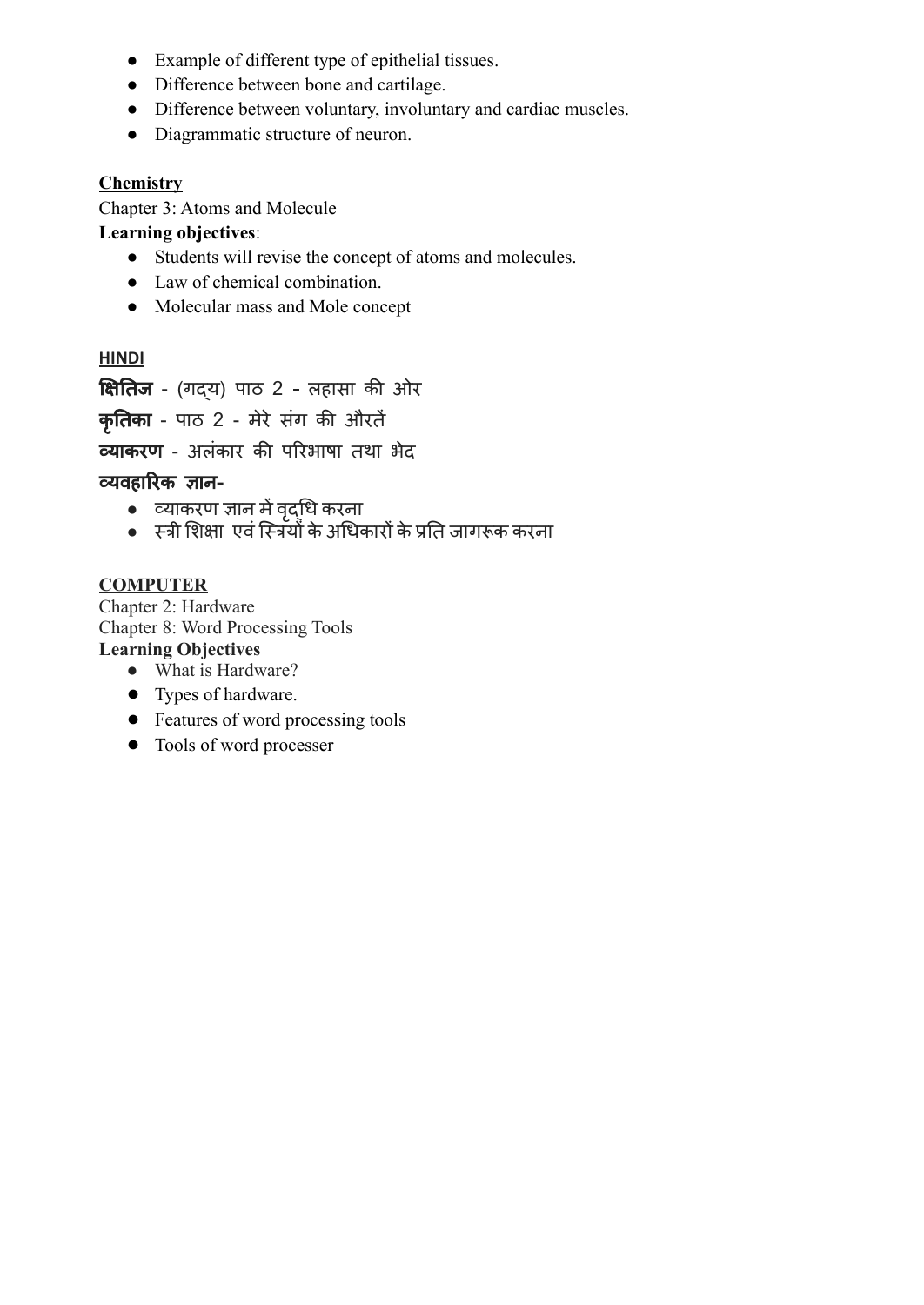## **ACTIVITIES OF THE MONTH**

## **English Poem The Ball Poem**

What is the boy now, who has lost his ball, What, what is he to do? I saw it go Merrily bouncing, down the street, and then Merrily over — there it is in the water!

No use to say 'O there are other balls': An ultimate shaking grief fixes the boy As he stands rigid, trembling, staring down All his young days into the harbour where His ball went. I would not intrude on him; A dime, another ball, is worthless. Now He senses first responsibility

In a world of possessions. People will take Balls, balls will be lost always, little boy. And no one buys a ball back. Money is external.



He is learning, well behind his desperate eyes, The epistemology of loss, how to stand up Knowing what every man must one day know And most know many days, how to stand up.

दोहा

(1) तिनका कबहुँ ना निन्दिये, जो पाँवन तर होय,

कबहूँ उड़ी आँखिन पड़े, तो पीर घनेरी होय।

अर्थ :- कबीर कहते हैं कि एक छोटे से तिनके की भी कभी निंदा न करो जो तुम्हारे पांवों के नीचे दब जाता है। यदि कभी वह तिनका उड़कर आँख में आ गिरे तो कितनी गहरी पीड़ा होती है!

(2) जब मैं था तब हरी नहीं. अब हरी है मैं नाही ।

## सब अँधियारा मिट गया, दीपक देखा माही ।।

अर्थ :- जब मैं अपने अहंकार में डूबा था - तब प्रभ् को न देख पाता था - लेकिन जब गुरु ने ज्ञान का दीपक मेरे भीतर प्रकाशित किया तब अज्ञान का सब अन्धकार मिट गया – ज्ञान की ज्योति से अहंकार जाता रहा और ज्ञान के आलोक में प्रभुको पाया।